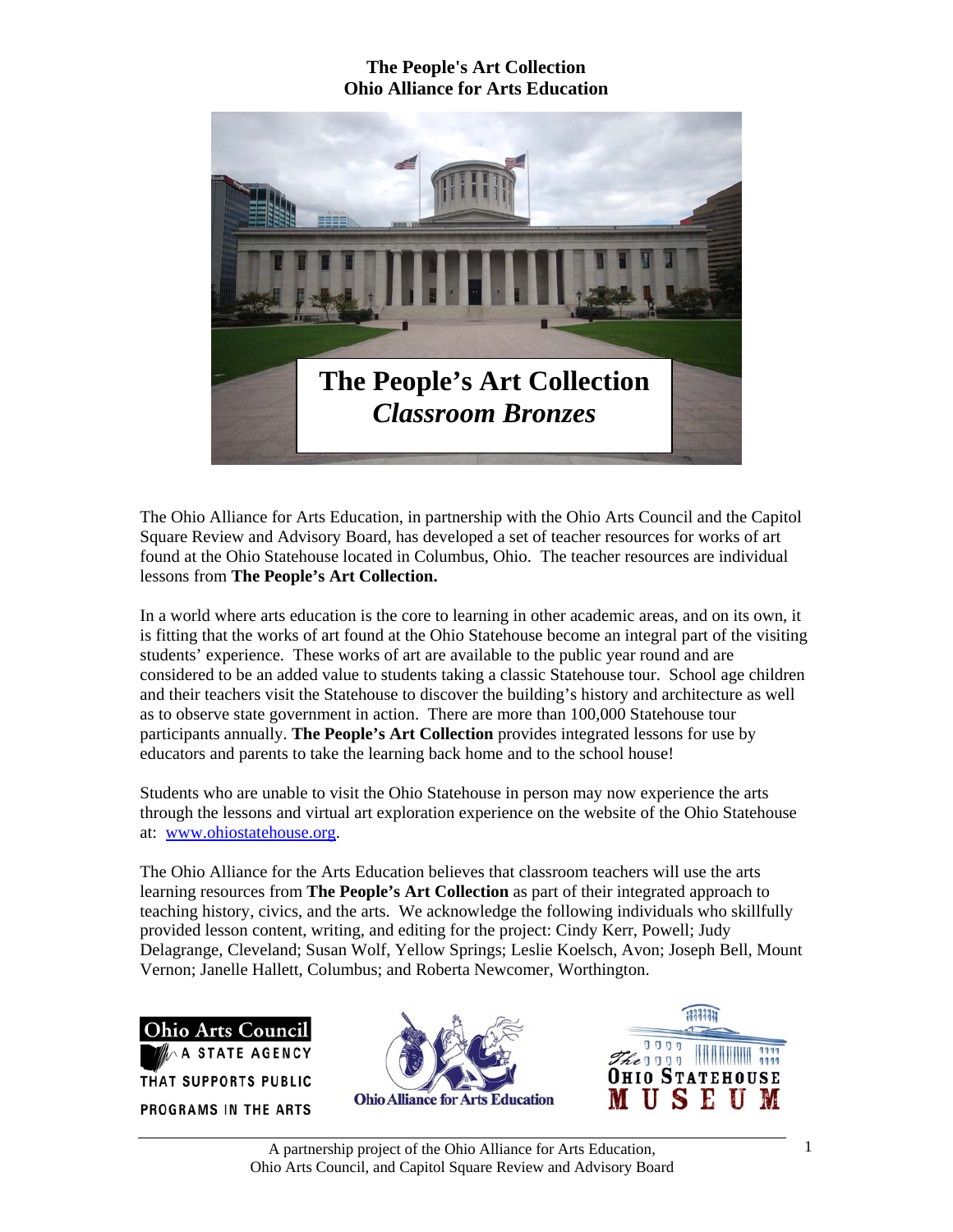# *Classroom Bronzes, How Learning Changes Over Time*  **GRADE 3**

## **Learning Outcomes:**

The students will be able to:

- 1. Identify details in the figures and background of the Historic Classroom Bronze to describe the experience of going to school in the past.
- 2. Identify details in the figures and background of the Modern Classroom Bronze to describe the experience of going to school in the late Twentieth Century.
- 3. Make a detailed drawing depicting what an Ohio classroom might look like in the future.

**Arts Standard: Historical, Cultural and Social Contexts:** Students understand the impact of visual art on the history, culture and society from which it emanates. They understand the cultural, social and political forces that, in turn, shape visual art communication and expression. Students identify the significant contributions of visual artists to cultural heritage. They analyze the historical, cultural, social and political context that influence the function and role of visual are in the lives of people.

**Grade Level Indicator:** Use historical artworks such as paintings, photographs and drawings to answer questions about daily life in the past.

**Arts Standard: Creative Expression and Communication:** Students create artworks that demonstrate understanding of materials, processes, tools, media, techniques and available technology. They understand how to use art elements, principles and images to communicate their ideas in a variety of visual forms.

**Grade Level Indicator**: Create an original work of art that illustrates a story or interprets a theme.

**Social Studies Standard: History:** Students use materials drawn from the diversity of human experience to analyze and interpret significant events, patterns and themes in the history of Ohio, the United States and the world.

## **Grade Level Indicator:**

Describe changes in the community over time including changes in businesses, architecture, physical features, employment, education, transportation, technology, religion, and recreation.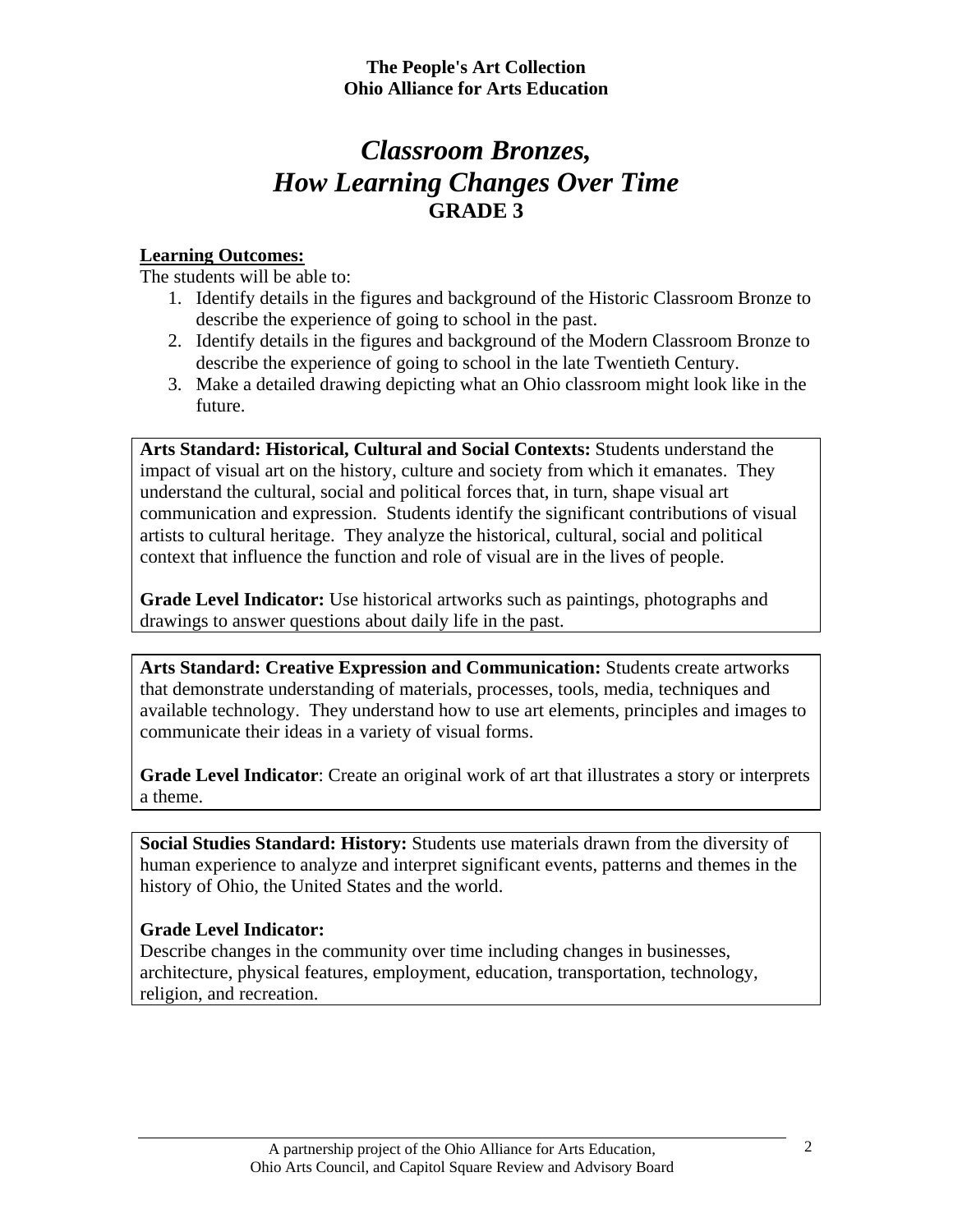#### **Assessment Strategy:**

• Summative: Rubric

#### **Vocabulary:**

- **Illustration** a picture intended to explain or teach
- **Relief sculpture** a sculpture that is three-dimensional on
- **Bronze** a mixture of copper and tin used as a medium for sculpture
- **Foreground** the part of a picture that seems closest to you
- **Background** the part of an artwork behind the objects in the foreground
- **History** a narrative of events

## **Time Needed:** two 45 minute classes

## **Materials:**

- Images of the historic and modern classroom bronzes
- Paper and pencils for drawing

## **Step-by-Step Procedure**

## **CLASS 1**

## *Teacher-led activity*

- Show students the images of the historic and modern classroom bronzes. Tell the students that the two bronze pieces were commissioned and donated by the Ohio State Teachers Retirement System in 1995 to commemorate the 75th anniversary of their formation. Mention that the artist was George Danhires of Kent, Ohio and that the sculptures are located in the Map Room of the Statehouse.
- Ask if students know the art media. If none does, explain that they are relief sculptures created out of bronze. Tell them that the relief sculptures are a particular type of sculpture that can be used as a picture on the wall. Ask: o *How is the relief sculpture different from a photograph of a classroom?*
- Through class discussion, ask students to identify and explain the details of the historic classroom. Be sure that students know that this is a piece of artwork created in the present, but based on the artist's careful study of the past. Discuss the room itself, the people in the foreground and the objects on the walls in the background.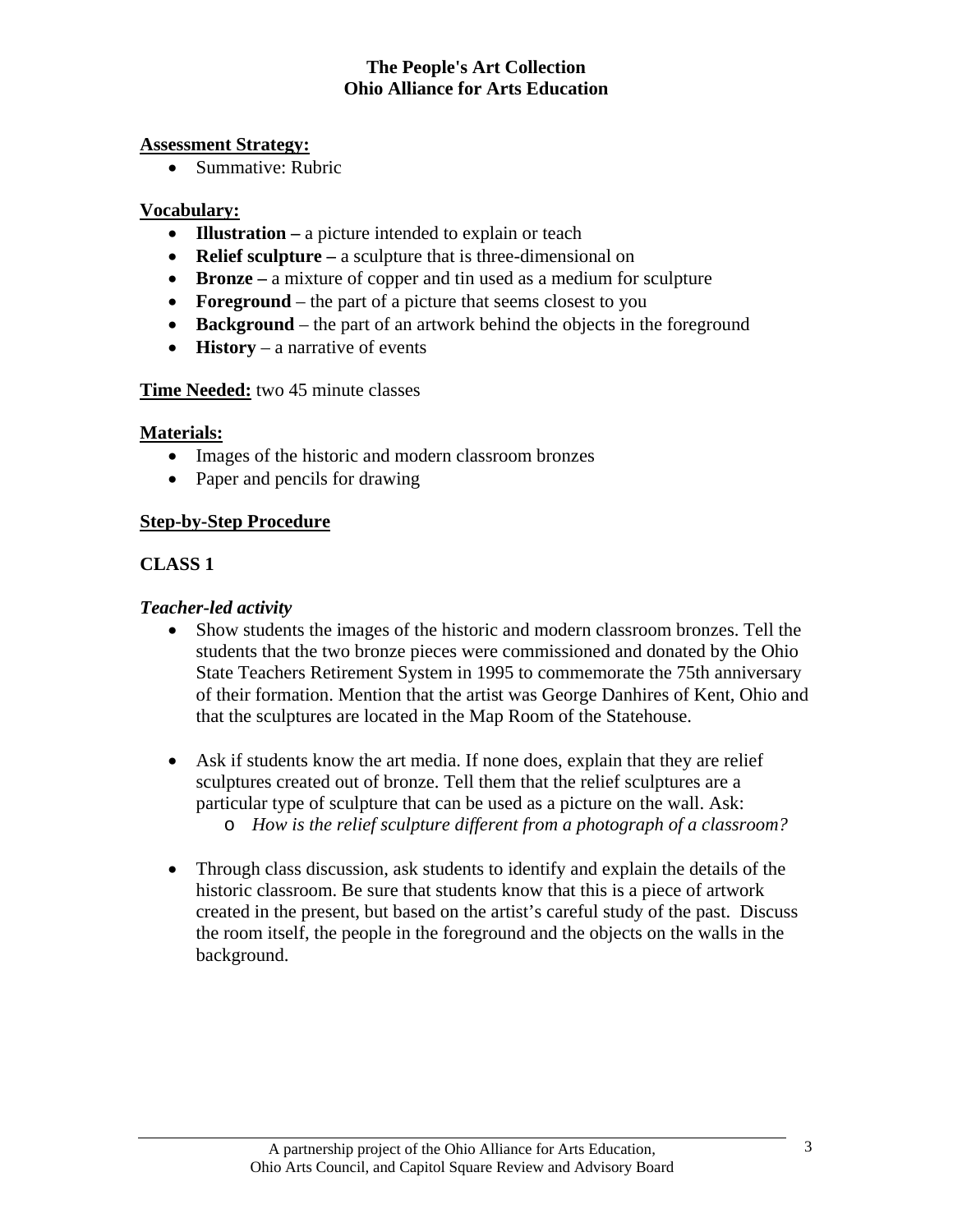Historic Classroom Details

*The People:* Clothing suggests that this is a classroom from the late 1800's. Who is the teacher?

*The Room:* wood/coal stove for heat

*Background Details:* Stuffed owl, American flag, flat maps of the world in two hemispheres, portraits of William Shakespeare, George Washington, Blue Jacket (??), oak, maple, elm and buckeye leaves, a pendulum clock, books, drawing of Viking ship, the date "1803", cursive alphabet in two styles, roman and Arabic numerals, Ohio president names.

• Ask students to identify the details of the modern classroom bronze. The discussion should encompass the room itself, the people and the objects.

## Modern Classroom Details

*The People:* Who is the teacher? Who is the other adult? (a signer for the hearing impaired signing, "to learn")

*The Room:* What is not there? (coal stove, scuttle, broom)

*Background Details:* space capsule, John Glenn and Neil Armstrong, Wright flyer, pyramids, more 3-D representations of globes, the milky way, Greek temples, fewer examples of handwriting

- Looking at both relief sculptures, lead a discussion about why the artist chose the content of the bronzes. Ask:
	- o *Why didn't the artist include a whole classroom of people?*
	- o *How do the objects displayed reflect values important then and now?*
	- o *How did the artist organize the people and background information?*
	- o *Are all the people equally three dimensional?*
	- o *Are there enough students shown to represent a whole class?*
	- o *Are the students seated at their desks, or gathered around the teacher?*
	- o *Does the artist's view of a modern classroom represent your classroom?*
	- o *Would this classroom be a good description of every schoolhouse in Ohio?*
	- o *If we want this to represent OUR community specifically, what would be changed?*
- Students will compare past educational classrooms to present educational classrooms and consider how education reflects the society and times.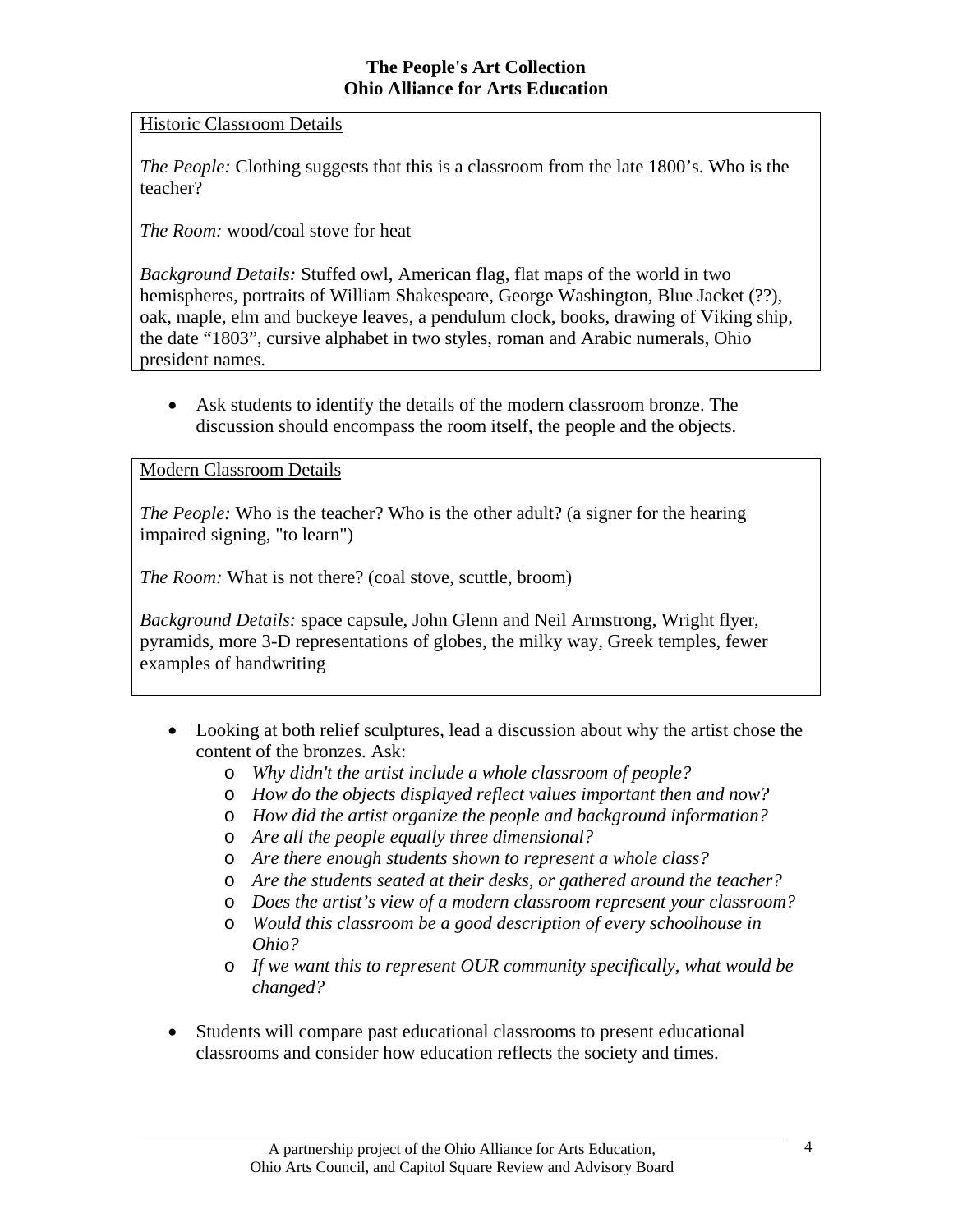• At the end of class, introduce the art project to be done in the following class. Tell students that they will create a picture of what they think a new classroom bronze—to be made fifty years from now--will look like.

# **CLASS 2**

## *The Classroom of the Future*

- Ask students to brainstorm with a partner what a classroom in Ohio might look like fifty years from now (for their grandchildren). Ask students to imagine what might have changed:
	- o *Who might be participating in the learning?*
	- o *What might students need to learn?*
	- o *What technology might be used for learning?*
	- o *What might be the setting for learning?*
- Explain the student activity and ask students to review the rubric.

## *Student Activity:*

Using the ideas students brainstormed with their partners, students will draw individual pictures of their Classroom of the Future. The drawings should use the conventions demonstrated in the original bronzes (background  $\&$  foreground; a setting with representational objects and figures).

# **Closure:**

## *Teacher-led Activity*

- Display the pictures that students created. Ask:
	- o *What settings do you see in the pictures?*
	- o *What do you notice about the people in the pictures?*
	- o *What technological changes are evident in the pictures?*
	- o *Are any social changes depicted?*
	- o *How can we judge whether these would be good changes or bad changes?*

# **Making Connections**:

**Visual Art:** Extend this lesson by asking students to transform their drawings into relief sculptures out of aluminum foil.

**English/Language Arts:** Ask students to write a narrative that sequences events of a day in the Classroom of the Future.

**Parent/Grandparent:** Describe what a classroom was like when you were in third grade and ask your child to describe how his/her classroom is different.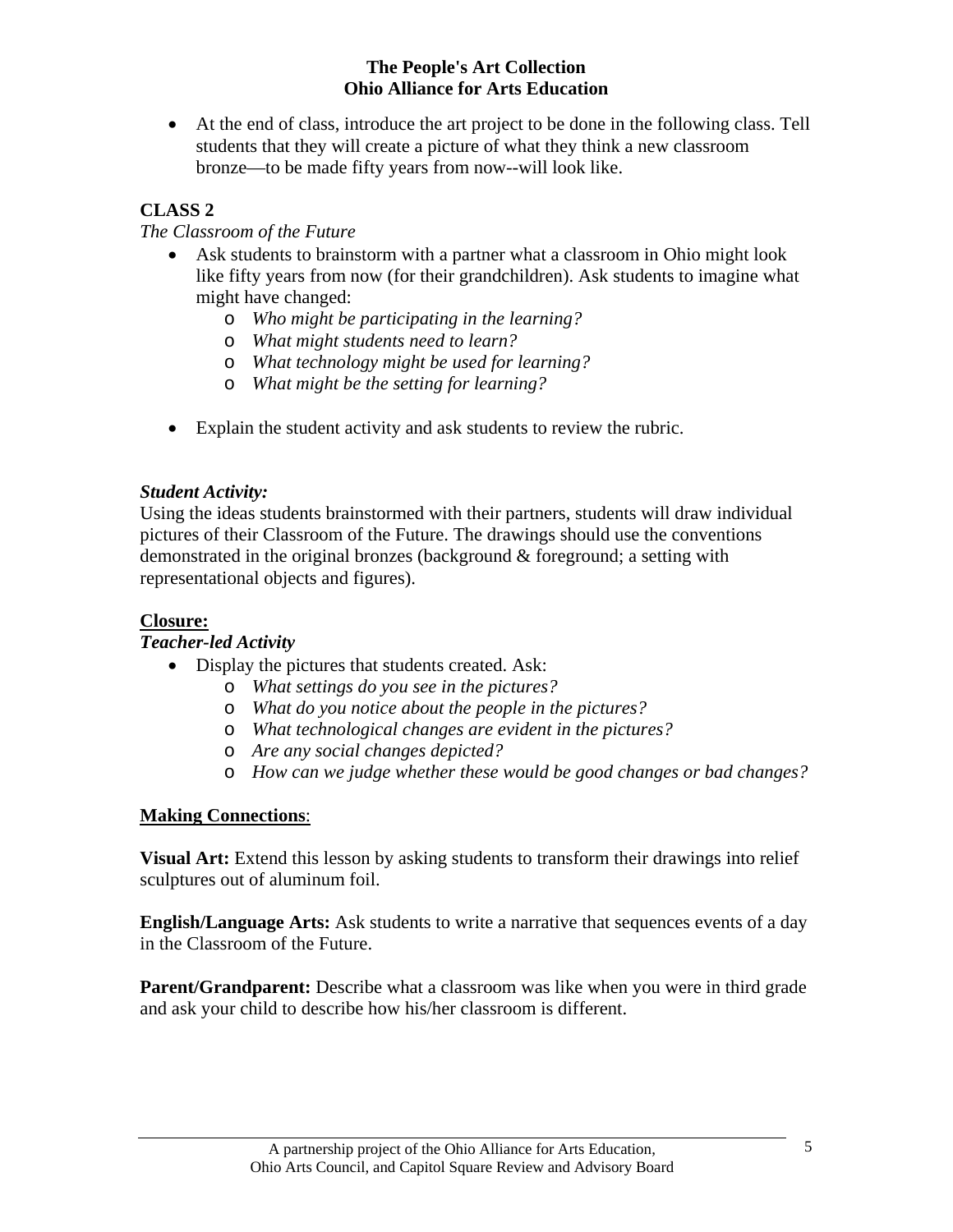# *Classroom Bronzes*

# **Rubric**

Student Name \_\_\_\_\_\_\_\_\_\_\_\_\_\_\_\_\_\_\_\_\_\_\_\_\_\_\_\_\_\_\_\_\_\_\_\_\_\_\_\_\_ Date \_\_\_\_\_\_\_\_\_\_\_\_

|                     | Verbal description of   | <b>Depiction of Theme:</b> | <b>Descriptive Detail in</b> |
|---------------------|-------------------------|----------------------------|------------------------------|
|                     | the Classroom           | <b>Classroom of the</b>    | <b>Drawing</b>               |
|                     | <b>Bronzes</b>          | <b>Future</b>              |                              |
| Outstanding         | Student names figures   | Drawing embodies the       | Drawing shows lots of        |
|                     | and objects, elaborates | theme (Classroom of        | rich detail of               |
|                     | with detail about what  | the Future) with           | representational             |
|                     | they represent and      | imaginative ideas of       | objects and figures          |
|                     | enthusiastically        | education in the           | which are placed in          |
|                     | participates in         | future.                    | both the foreground          |
|                     | discussion.             |                            | and background.              |
| <b>Proficient</b>   | Student names figures   | Drawing conveys the        | Drawing shows detail         |
| (target)            | and objects, identifies | theme (Classroom of        | of representational          |
|                     | what they represent     | the Future) with clear     | objects and figures          |
|                     | and willingly           | ideas of education in      | which are placed in          |
|                     | participates in the     | the future.                | both the foreground          |
|                     | discussion.             |                            | and background.              |
| <b>Progressing</b>  | Student names a few     | Drawing indicates the      | Drawing shows some           |
|                     | figures and/or objects, | theme (Classroom of        | detail of                    |
|                     | but is not sure what    | the Future) with vague     | representational             |
|                     | they represent and/or   | ideas of education in      | objects and figures          |
|                     | is reluctant to         | the future.                | which are placed in          |
|                     | participate in the      |                            | both the foreground          |
|                     | discussion.             |                            | and background               |
| <b>Beginning to</b> | Student names one or    | Drawing suggests the       | Drawing shows little         |
| show                | two items and/or can    | theme (Classroom of        | detail of                    |
| progress            | not identify what they  | the Future), but ideas     | representational             |
|                     | represent and/or is not | of education in the        | objects and figures,         |
|                     | willing to participate  | future are undeveloped     | but may not place            |
|                     | in the discussion.      | or indistinguishable.      | them in both the             |
|                     |                         |                            | foreground and               |
|                     |                         |                            | background.                  |

*Not scorable: Did not contribute to the discussion; did not complete an artwork.*